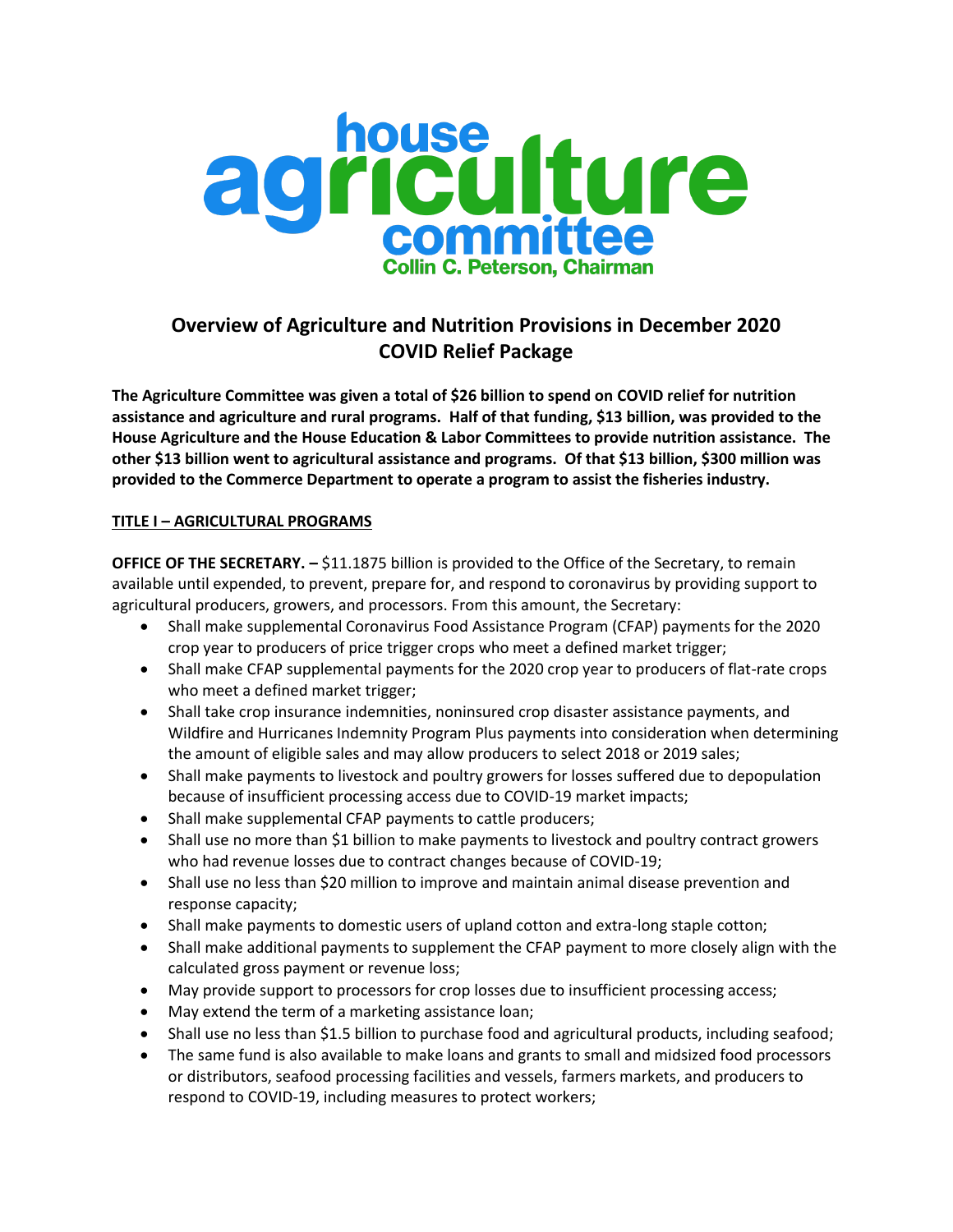- Is to conduct a preliminary review of the COVID-19 impacts on and needs of agricultural producers and food processors and actions needed to improve COVID-19 food purchasing;
- May use no more than \$200 million to support timber harvesting and timber hauling businesses impacted by COVID-19;
- May take into account price differentiation factors for each commodity when making payments under this section, such as specialized varieties, local markets, and certified organic;
- May make payments to producers of advanced biofuel, biomass-based diesel, cellulosic biofuel, conventional biofuel, or renewable fuels with market losses due to COVID-19; and,
- May make recourse loans available to dairy product processors, packagers, or merchandisers.

**SEC. 101. SPECIALTY CROP BLOCK GRANTS. –** The bill provides \$100 million in additional funding to support specialty crop farmers and address COVID-19 specialty crop supply chain issues at the state level via the farm bill's Specialty Crop Block Grant Program.

**SEC. 102. LOCAL AGRICULTURE MARKET PROGRAM. –** The bill provides \$100 million in additional funding to support local farmers, farmers markets, and value-added production for farmers and outlets who are impacted by COVID-19 market disruptions through the farm bill's Local Agriculture Market Program. The Secretary may reduce matching requirements for these additional funds.

**SEC. 103. FARMING OPPORTUNITIES TRAINING AND OUTREACH PROGRAM. –** The bill provides \$75 million to the farm bill's Farming Opportunities Training and Outreach Program to support groups providing beginning, socially disadvantaged, and veteran farmers and ranchers with financial and marketing advice and technical assistance in this difficult market, including help in accessing Federal and State assistance programs . The Secretary may reduce matching requirements for these additional funds.

**SEC. 104. GUS SCHUMACHER NUTRITION INCENTIVE PROGRAM. –** The bill provides \$75 million for the Gus Schumacher Nutrition Incentive Program. The Secretary may reduce matching requirements for these additional funds.

**SEC. 105. RESEARCH. –** The bill provides \$20 million annually to the Agricultural Research Service to address gaps in nutrition research by studying the connection between agriculture production and human nutrition and health.

#### **TITLE II —SUPPORT FOR DAIRY, LIVESTOCK, AND FARM STRESS**

**SEC. 200.** Definitions.

**SEC. 201. SUPPLEMENTAL DAIRY MARGIN COVERAGE PAYMENTS. –** The bill provides necessary cash flow assistance to small- and mid-sized dairies that have grown over the last seven years by establishing supplemental margin coverage based on the difference between 2019 actual production and Dairy Margin Coverage production history.

**SEC. 202. DAIRY DONATION PROGRAM. –** The bill provides \$400 million to pay for milk to be processed into dairy products and donated to non-profit entities (food banks, feeding programs, etc.). Under the framework of the program, the dairy processor and non-profit develop a plan for donation and distribution and USDA reimburses the processor for the associated cost of milk. The bill allows USDA to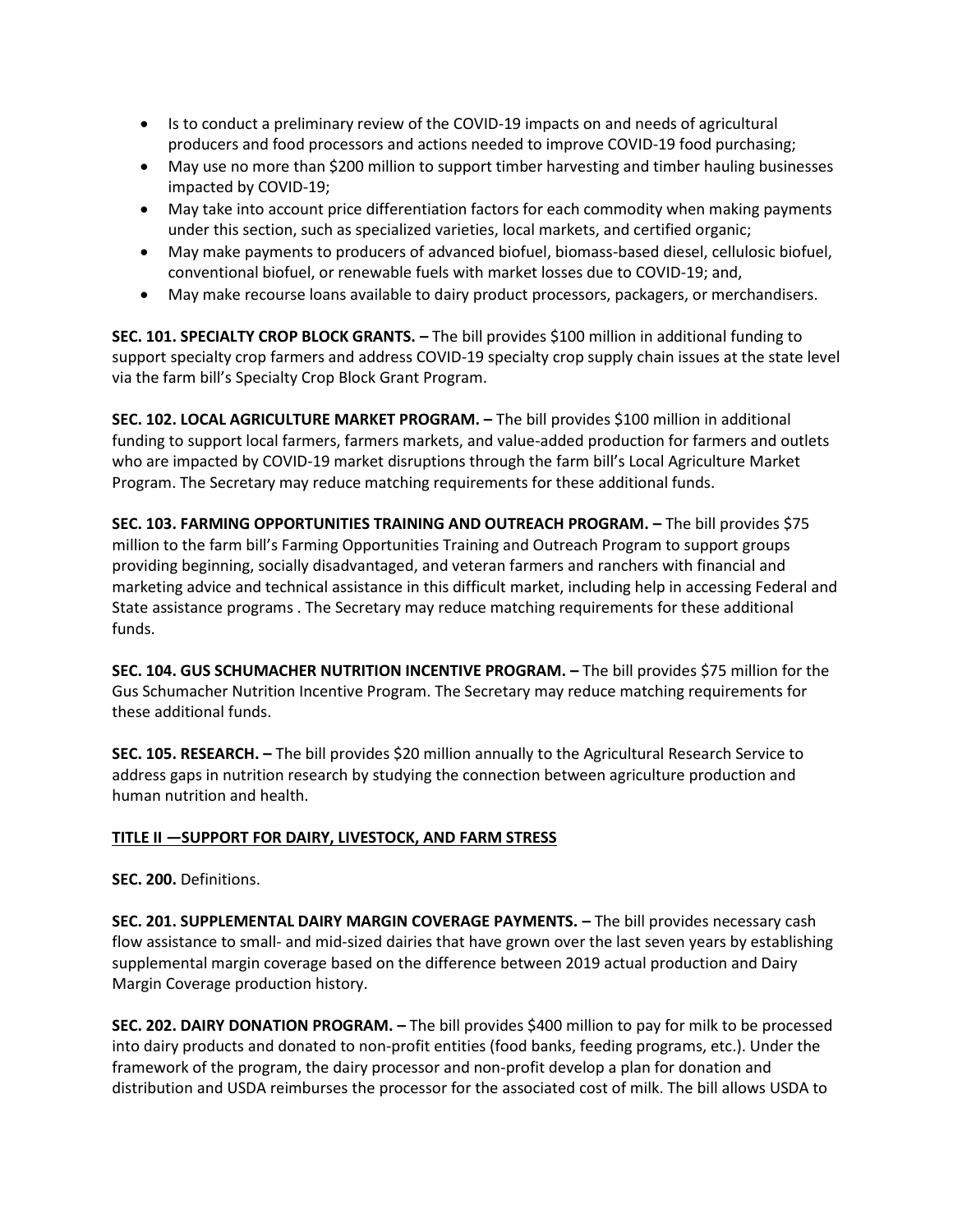adjust the existing Milk Donation Program payments to match the level of payment provided by this new program.

**SEC. 203. ESTABLISHMENT OF TRUST FOR BENEFIT OF UNPAID CASH SELLERS OF LIVESTOCK. –** The bill establishes a Federal livestock dealer trust to ensure that livestock producers are paid for their animals.

#### **SEC. 204. GRANTS FOR IMPROVEMENTS TO MEAT AND POULTRY FACILITIES TO ALLOW FOR**

**INTERSTATE SHIPMENT.** – The bill provides \$60 million to make facility upgrade and planning grants to existing meat and poultry processors to help them move to Federal inspection and be able to sell their products across state lines. The bill also requires USDA to work with States and report on ways to improve the existing Cooperative Interstate Shipment program.

**SEC. 205. MEAT AND POULTRY PROCESSING STUDY AND REPORT. –** The bill requires a report on the availability of financing for new and existing meat and poultry processing capacity.

**SEC. 206. SUPPORT FOR FARM STRESS PROGRAMS. –** The bill provides \$28 million to be distributed as block grants to state departments of agriculture for use to support existing farm stress programs.

#### **DIVISION xxx**

#### **TITLE I – SUPPLEMENTAL NUTRITION ASSSISTANCE PROGRAM**

**SEC. 101. DEFINITIONS. –** Defines public health emergency and supplemental nutrition assistance program (SNAP).

**SEC. 102. SUPPLEMENTAL NUTRITION ASSISTANCE PROGRAM –** Subsection (a) increases the monthly SNAP benefit level by 15% based on the June 2020 Thrifty Food Plan through June 30, 2021. Subsection (b) simplifies the state administrative process for SNAP benefit level increases. Subsection (c) provides \$100 million for state administrative costs through fiscal year 2021 and requires these funds to be made available to states within 60 days of enactment. Subsection (d) excludes Pandemic Unemployment Compensation from being counted toward household income for SNAP. Subsection (e) extends SNAP eligibility to college students who are eligible for a federal or state work study program or has an expected family contribution of zero. Subsection (f) directs the Secretary to submit a report on the redemption rate and account balances for each month from January 2021 to June 2021. Subsection (g) shortens the statutory waivers for certain SNAP quality control requirements from September 30, 2021 to June 30, 2021.

#### **SEC. 103. ADDITIONAL ASSISTANCE FOR SNAP ONLINE PURCHASING AND TECHNOLOGY**

**IMPROVEMENTS. -** Provides \$5 million for technical support to USDA in expanding the SNAP online purchasing program, including for farmers markets and direct marketing farmers, and for supporting mobile payment technologies and the electronic benefit transfer system.

**SEC. 104. NUTRITION ASSISTANCE PROGRAMS. –** Provides \$614 million to Puerto Rico and American Samoa for nutrition assistance, of which \$14 million shall be available to the Commonwealth of the Northern Mariana Islands.

#### **TITLE II - COMMODITY DISTRIBUTION PROGRAMS**